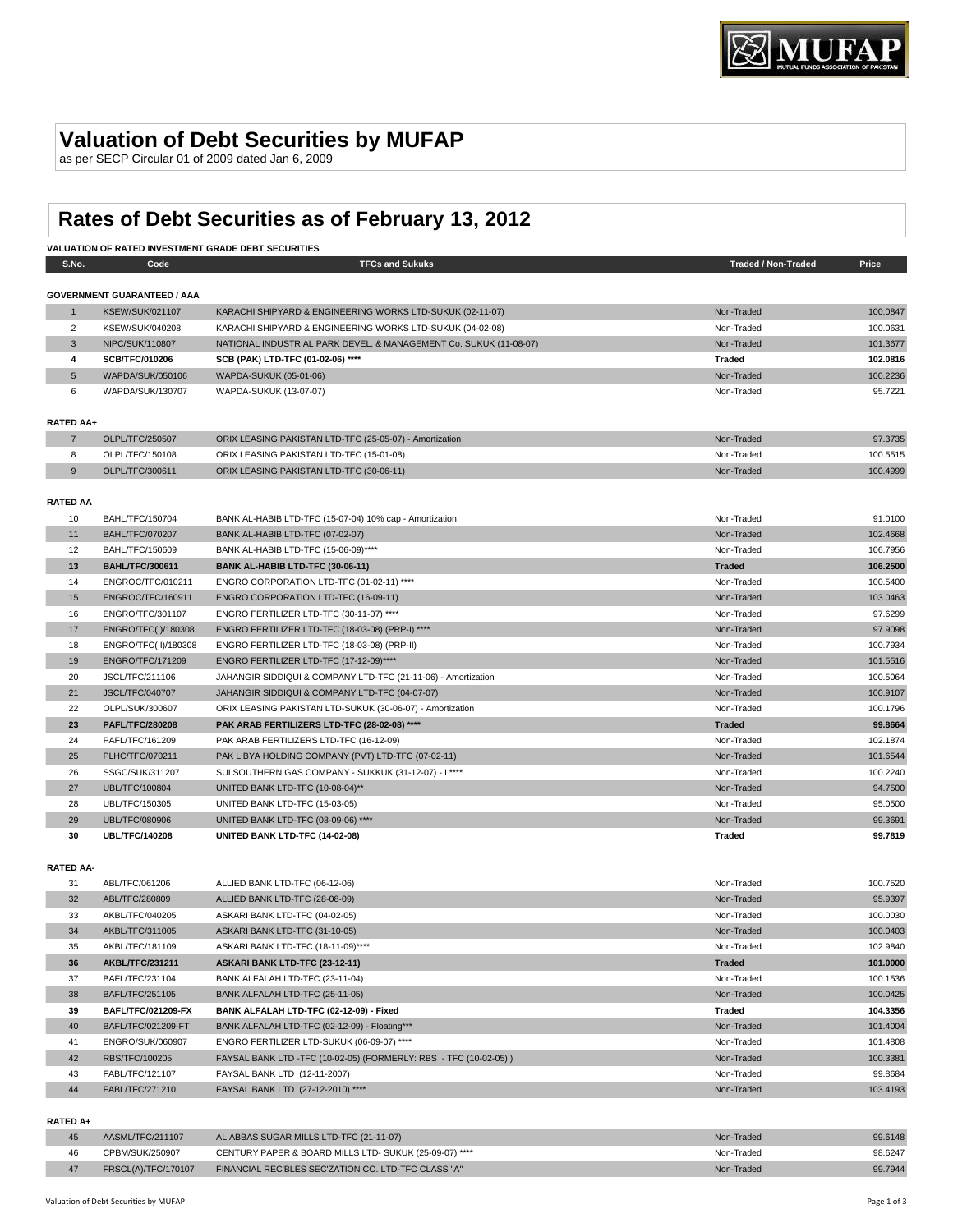

| 48 | FRSCL(B)/TFC/170107    | FINANCIAL REC'BLES SEC'ZATION CO. LTD-TFC CLASS "B" | Non-Traded | 100.5933 |
|----|------------------------|-----------------------------------------------------|------------|----------|
| 49 | <b>JDWS/TFC/230608</b> | JDW SUGAR MILLS LTD. TFC (23-06-08)                 | Non-Traded | 98.9847  |
| 50 | <b>NIB/TFC/050308</b>  | <b>NIB BANK LTD-TFC (05-03-08)</b>                  | Traded     | 97.8880  |
| 51 | PMCL/TFC/310506        | PAKISTAN MOBILE COMMUNICATION LTD-TFC (31-05-06)    | Non-Traded | 100.6683 |
| 52 | PMCL/TFC/281008        | PAKISTAN MOBILE COMMUNICATION LTD-TFC (28-10-08)    | Non-Traded | 98.3445  |
| 53 | <b>SCIL/SUK/020108</b> | SITARA CHEMICALS LTD - SUKUK - III (02-01-08)       | Non-Traded | 99.5530  |
| 54 | <b>SNBL/TFC/050505</b> | SONERI BANK LTD-TFC (05-05-05)                      | Traded     | 99.4751  |
|    |                        |                                                     |            |          |

### **RATED A**

| 55 | EBL/SUK/080908         | EDEN BUILDERS LTD.- SUKUK (08-09-08)                      | Non-Traded | 99.1590 |
|----|------------------------|-----------------------------------------------------------|------------|---------|
| 56 | HBFC/SUK/080508        | HOUSE BUILDING FINANCE CORPORATION LTD - SUKUK (08-05-08) | Non-Traded | 97.6467 |
| 57 | <b>JDWS/SUK/190608</b> | JDW SUGAR MILLS LTD. SUKUK (19-06-08)                     | Non-Traded | 97.9156 |
| 58 | KASBS/TFC/270607       | KASB SECURITIES LTD- TFC (27-06-07) - Amortization        | Non-Traded | 99.8998 |
| 59 | OPTI/TFC/101007        | OPTIMUS LTD - TFC (10-10-07) ****                         | Non-Traded | 87,8010 |
| 60 | SMMTB/TFC/271011       | SUMMIT BANK LTD - TFC (27-10-11)                          | Non-Traded | 98.1973 |
|    |                        |                                                           |            |         |

#### **RATED A-**

| 61                | AVH/TFC/300409          | AVARI HOTELS-TFC (30-04-09)                | Non-Traded | 96.5884 |
|-------------------|-------------------------|--------------------------------------------|------------|---------|
| 62                | SSML/SUK/270907         | SHAHMURAD SUGAR MILLS LTD-SUKUK (27-09-07) | Non-Traded | 99.5098 |
|                   |                         |                                            |            |         |
| <b>RATED BBB+</b> |                         |                                            |            |         |
| 63                | QTML/SUK/260908         | QUETTA TEXTILE MILLS LTD-SUKUK (26-09-08)  | Non-Traded | 92,7774 |
|                   |                         |                                            |            |         |
| <b>RATED BBB</b>  |                         |                                            |            |         |
| 64*               | WTL/TFC/071008          | WORLDCALL TELECOM LTD-TFC (07-10-08)       | Non-Traded | 86,9981 |
|                   |                         |                                            |            |         |
| <b>RATED BBB-</b> |                         |                                            |            |         |
| 65                | <b>TRIBL/TFC/040708</b> | TRUST INVESTMENT BANK LTD-TFC (04-07-08)   | Non-Traded | 94.0790 |

#### **VALUATION OF RATED NON-INVESTMENT GRADE DEBT SECURITIES**

| S.No. | Code                  | <b>TFCs and Sukuks</b>                         | Traded / Non-Traded |         |
|-------|-----------------------|------------------------------------------------|---------------------|---------|
|       | AZLC/TFC/050907       | ALZAMIN LEASING CORPORATION LTD-TFC (05-09-07) | Non-Traded          | 75,0000 |
|       | BRRGM/TFC/070708      | BRR GUARDIAN MODARABA (07-07-08)               | Non-Traded          | 75,0000 |
| $2*$  | <b>EHL/SUK/311207</b> | EDEN HOUSING LTD.- SUKUK (31-12-07)            | Non-Traded          | 71.1437 |
|       | EIBL/TFC/150307       | ESCORTS INVESTMENT BANK LTD-TFC (15-03-07)     | Non-Traded          | 73.7356 |

#### **VALUATION OF NON-RATED INVESTMENT GRADE DEBT SECURITIES**

| S.No. | code            | TFCs and Sukuks                                   | Traded / Non-Traded |          |
|-------|-----------------|---------------------------------------------------|---------------------|----------|
|       | DAWH/SUK/180907 | DAWOOD HERCULES-SUKUK (18-09-07)                  | Non-Traded          | 100.1751 |
|       | SEL/SUK/160707  | SITARA ENERGY LTD-SUKUK (16-07-07) - Amortization | Non-Traded          | 99.7290  |

#### **VALUATION OF NON-RATED DEBT SECURITIES**

| S.No. | Code                   | <b>TFCs and Sukuks</b>                                  | Traded / Non-Traded |         |
|-------|------------------------|---------------------------------------------------------|---------------------|---------|
|       | JCL/TFC/101106         | JAVEDAN CEMENT LTD-TFC (10-11-06)                       | Non-Traded          | 75,0000 |
| $2*$  | <b>KCCL/SUK/131207</b> | KOHAT CEMENT-SUKKUK (20-12-07)                          | Non-Traded          | 66.8024 |
| $3^*$ | SLCL/TFC/280306        | SECURITY LEASING CORPORATION LTD-PPTFC (28-03-06)       | Non-Traded          | 70.3280 |
|       | SLCL/SUK/010607        | SECURITY LEASING CORPORATION LTD-SUKKUK (01-06-07) - I  | Non-Traded          | 70.6825 |
| $5^*$ | SLCL/SUK/190907        | SECURITY LEASING CORPORATION LTD-SUKKUK (19-09-07) - II | Non-Traded          | 70.6825 |

#### **VALUATION OF NON-PERFORMING DEBT SECURITIES**

| S.No.          | Code                     | <b>TFCs and Sukuks</b>                       | <b>Non-Performing Since</b> | <b>Traded / Non-Traded</b> |            |
|----------------|--------------------------|----------------------------------------------|-----------------------------|----------------------------|------------|
|                | PAFL/TFC/291107          | AGRITECH LTD-TFC (29-11-07)                  | 14/Jun/2010                 | Non-Traded                 | A/C to NPA |
| 2              | PAFL/TFC/140108          | AGRITECH LTD-TFC (14-01-08)                  | 02/Aug/2010                 | Non-Traded                 | A/C to NPA |
| 3              | PAFL/SUK/060808          | AGRITECH LTD-SUKUK (06-08-08)                | 23/Aug/2010                 | Non-Traded                 | A/C to NPA |
| 4              | PAFL/TFC/011208          | AGRITECH LTD-TFC (01-12-08)                  | 16/Jun/2010                 | Non-Traded                 | A/C to NPA |
| 5              | ٠                        | AGRITECH LTD (11%) - TFC (01-07-11)          | 17/Jan/2012                 | Non-Traded                 | A/C to NPA |
| 6              | $\overline{\phantom{a}}$ | AGRITECH LTD (0%) - TFC (01-07-11)           | 17/Jan/2012                 | Non-Traded                 | A/C to NPA |
| $\overline{7}$ | AAHL/TFC/230806          | AL ABBAS HOLDINGS (PVT) LTD-TFC (23-08-06)   | 07/Sep/2010                 | Non-Traded                 | A/C to NPA |
| 8              | AZLM/TFC/120508          | AL-ZAMIN LEASING MODARABA LTD-TFC (12-05-08) | 26/Aug/2010                 | Non-Traded                 | A/C to NPA |
| 9              | AML/SUK/120108           | <b>AMTEX LTD.-SUKUK (21-01-08)</b>           | 06/Jan/2011                 | Non-Traded                 | A/C to NPA |
| 10             | ATML/SUK/150408          | ARZOO TEXTILE MILLS LTD-SUKUK (15-04-08)     | 02/Jan/2010                 | Non-Traded                 | A/C to NPA |
| 11             | ANL/TFC/200905           | AZGARD NINE LTD- TFC (20-09-05)              | 19/May/2010                 | Non-Traded                 | A/C to NPA |
| 12             | ANL/TFC/041207           | AZGARD NINE LTD- TFC (04-12-07) PP           | 21/Jun/2010                 | Non-Traded                 | A/C to NPA |
| 13             | <b>BNL/TFC/301108</b>    | BUNNY'S LTD. - TFC (30-11-08)                | 15/Jun/2011                 | Non-Traded                 | A/C to NPA |
| 14             | DCL/TFC/                 | <b>DEWAN CEMENT LTD</b>                      | 09/Jan/2009                 | Non-Traded                 | A/C to NPA |
| 15             | EHL/SUK/310308           | EDEN HOUSING LTD.- SUKUK (31-03-08)          | 06/May/2011                 | Non-Traded                 | A/C to NPA |